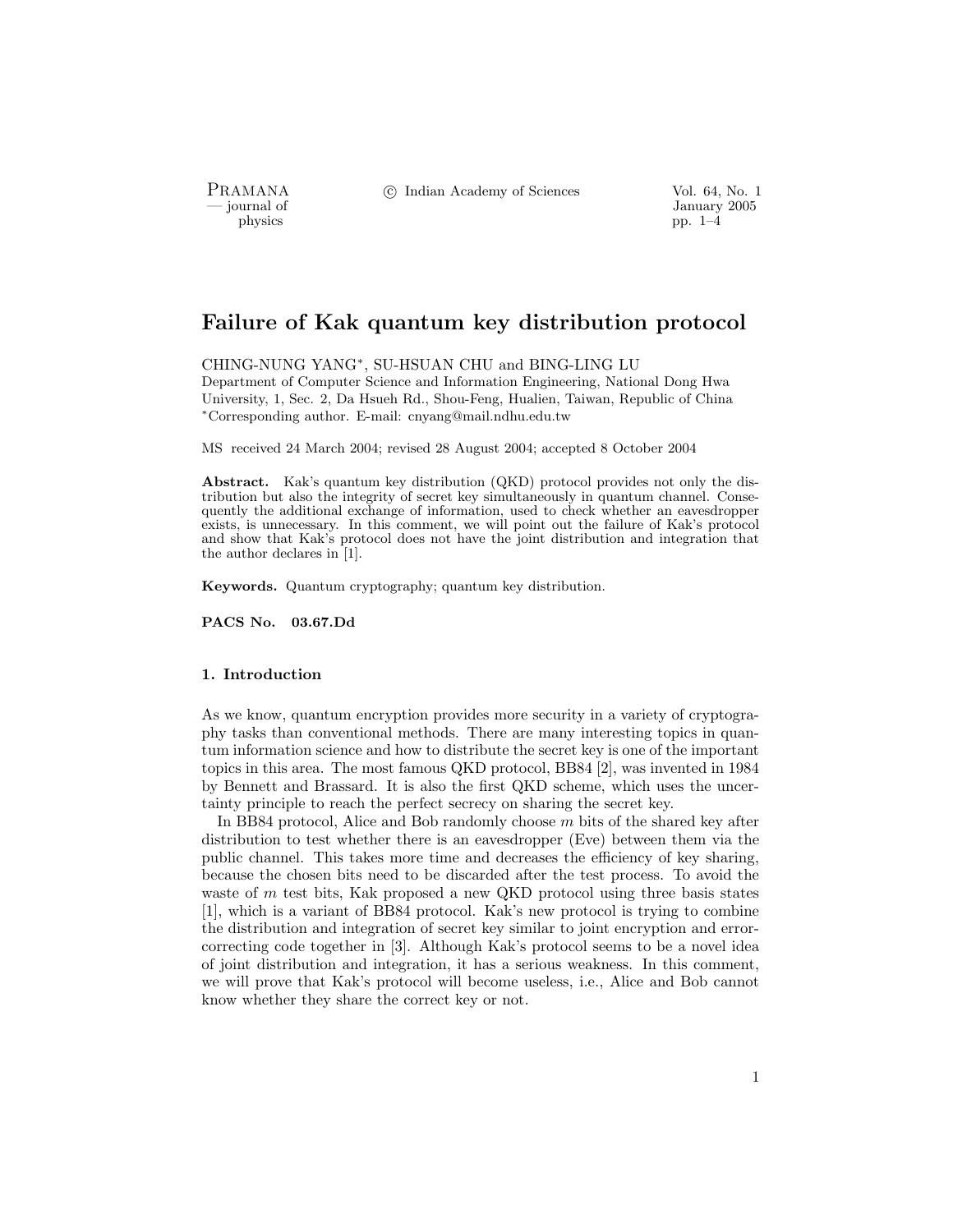Ching-Nung Yang, Su-Hsuan Chu and Bing-Ling Lu

| A's data      |   |     |            |     | $\kappa$ | $\kappa$ |            |     |  |
|---------------|---|-----|------------|-----|----------|----------|------------|-----|--|
| B's filter    |   | k,  |            |     | $\kappa$ |          |            |     |  |
| B may receive | O | k/e | $\epsilon$ | 0/e | $\kappa$ | 1/e      | $\epsilon$ | k/e |  |
| B's result    |   |     |            |     |          |          |            |     |  |
| Secret key    |   |     |            |     | k,       |          |            |     |  |

Table 1. Photon and detector states (A: Alice; B: Bob).

This comment is organized as follows: Kak's QKD protocol is introduced in §2 and §3 shows the failure of Kak's protocol.

# 2. Quantum key distribution using three basis states

In Kak's QKD protocol, the photons are prepared by Alice in the polarization of 0 (represented as 0), 45 (represented as k) and 90 (represented as l) degrees, respectively. At the destination end, Bob uses the filters  $(0\text{-filter}, 1\text{-filter})$  or kfilter) to detect. After the transmission, Alice and Bob share the filter status from the public channel and then decide the shared secret key. The difference between Kak's protocol and BB84 protocol is that Kak's protocol reduces the number of photon polarization from four to three and changes the number of detector's states from two (which is equivalent to four) to three.

Table 1 summarizes nine different situations of the photons and detector's states. The first row is the data sent from Alice; the second row is Bob's filter setting; the third row shows what Bob may receive. Bob's result (the fourth row) shows whether the photon is detected or not; 'Y' means 'Yes' and 'N' means 'No'. The final shared secret key is shown in the last row.

Here is the detailed description of table 1. In the first column, since Bob detects the light he knows that Alice sends 0; in the mean time although Eve knows Bob's filter, she does not know whether Bob detected the light or not. Therefore, Eve cannot know that the secret key is 0 or 1. In the third column, since Bob does not detect the light he knows that Alice's data is 0, and then he changes the data from e to 0; however Eve does not know whether Bob has detected the light or not and she cannot get the correct data. In the fifth column, since Eve knows that Bob selects the correct  $k$ -filter, the  $k$ -photon cannot be used to represent the information. When Alice and Bob has not negotiated their filter status yet, Eve has intercepted the photon and compromised the quantum state and so she may not resend the correct one. Thus, although we cannot use the k-photon to represent the information, we can use it to detect the eavesdropping. The situations of the seventh and ninth columns are similar to third and first columns. Other columns in table 1 are the wrong choices of Bob's filter and will not contribute any information.

As we can see, five of the nine bits are useful, but only four bits of them are secure and can be used as the key. The fifth bit  $(k\text{-photon})$  helps in authenticating the integrity. When *n* bits are sent,  $4n/9$  bits are used for key and  $n/9$  bits for checking interception. Since there is a  $1/3$  probability that Eve would have used the correct filter when intercepting the photon sequences and resend with her own, the certification probability for n bits will be  $1-3^{-n/9}$ . Compared to the four-state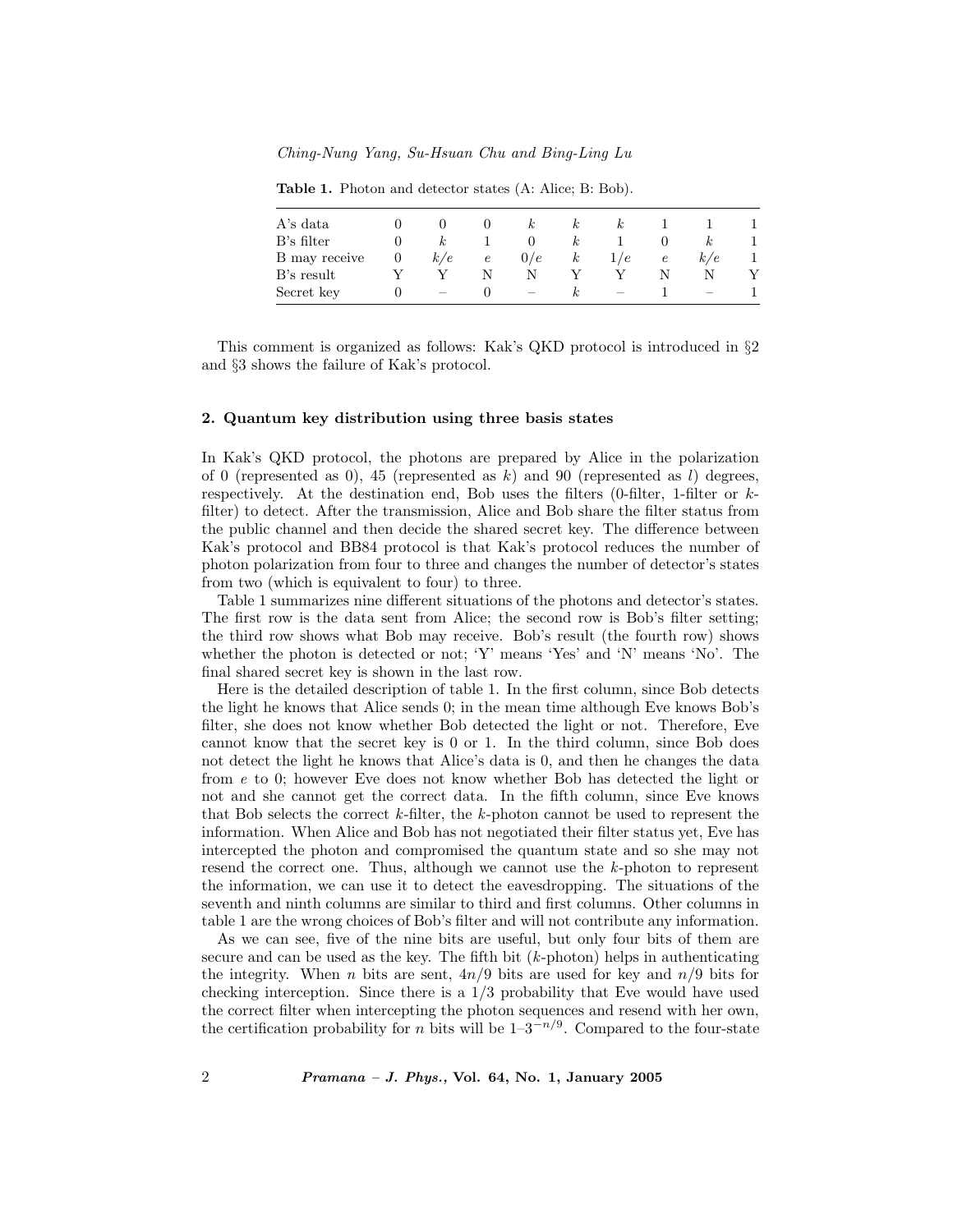BB84 protocol with  $(n/2) - m$  key bits and certification probability  $1-2^{-m}$ , Kak's protocol has more key bits for  $n < 18m$  and furthermore the certification probability is higher [1]. The two certification probabilities will be the same when  $1-3^{-n/9}=1 2^{-m}$ , and the certification probability of BB84 is higher for  $m > 0.176n$ . This is impossible because the effective values of m in the three-state protocol is only  $n/9$ . Obviously, Kak's protocol provides not only the ability of authentication, but also better efficiency under certain situations.

#### 3. The failure of Kak's protocol

As we know, in a successful quantum key distribution scheme such as BB84 and B92 [4], Alice and Bob can detect Eve by the physical property caused by uncertainty principle, because Eve cannot discriminate among the receiving states. For example, in BB84 protocol, Eve may have intercepted some of the photons that Alice sends to Bob. However, any measurement she makes on photons will inevitably disturb the quantum states. If she chooses the same filter to measure as Bob, Eve will not be detected. However, Eve does not know which filter Bob will choose to measure the photons. If Eve measures in the diagonal filter (45 and 135 degree) and Bob measures in the orthogonal filter (0 and 90 degree) or vice-versa, Bob's result will be random. That means that Alice and Bob can randomly choose  $m$  bits from the shared key bits for certification with successful probability  $1-2^{-m}$ . But in Kak's protocol, there is a trivial method to cause the failure. When Eve always resends k-photons to Bob with 100% probability, Alice and Bob do not know whether an eavesdropper exists because the  $k$ -photons will be all correct; this is because  $k$ photon is used for authentication in Kak's protocol. Actually, the trivial method shows that using only a single state, k-polarized state in Kak's protocol, will be a failure. However, if Eve always resends k-photons for all quantum data, Bob can choose k-filter to detect all the quantum bits first. Then, Bob will have  $100\%$ probability to get the state k. For the normal transmission  $(p_0 = 1/3, p_1 = 1/3$ and  $p_k = 1/3$  are the probabilities for 0, 1 and k, respectively), Bob should get the k-photon with  $\left(\frac{2}{3}\right)$ ( $=\left(\frac{(2n/3)\times(1/2)+(n/3)}{n}\right)$  probability. Thus by comparing the detection probability, he will detect the eavesdropping. A more reasonable way to resend k-photons by Eve to compromise Kak's protocol is given below.

As shown in figure 1, Eve uses the filter with 135 degree polarization to intercept the quantum data from Alice. If the intercepted data is k-photon, then Eve will not detect the light. If the data is 0 or 1, Eve will have 50% probability to detect the light, and 50% probability to detect nothing. Suppose that Eve resends k-photon to Bob when she detects nothing and randomly resends 0 or 1 if she detects the light. When Alice's data is  $k$ -photon Eve will correctly resend  $k$ -photon with  $100\%$ probability. The information of k-photon is unchanged. Because Kak's protocol uses the strings of  $k$ -photon to procure the authentication of the key integrity, Bob's authentication mechanism will not work any more. Finally, Alice and Bob are not sure that they share the correct key unless they use some bits of the shared key to check the correctness like BB84 protocol. The detection probability for this case will be  $(5/6)(=((n/3)\times(1/2)+(2n/3))/n)$  when Bob uses k-filter and thus Bob can use the detection probability to detect whether the eavesdropper exists. For reducing

 $Pramana - J. Phys., Vol. 64, No. 1, January 2005$  3